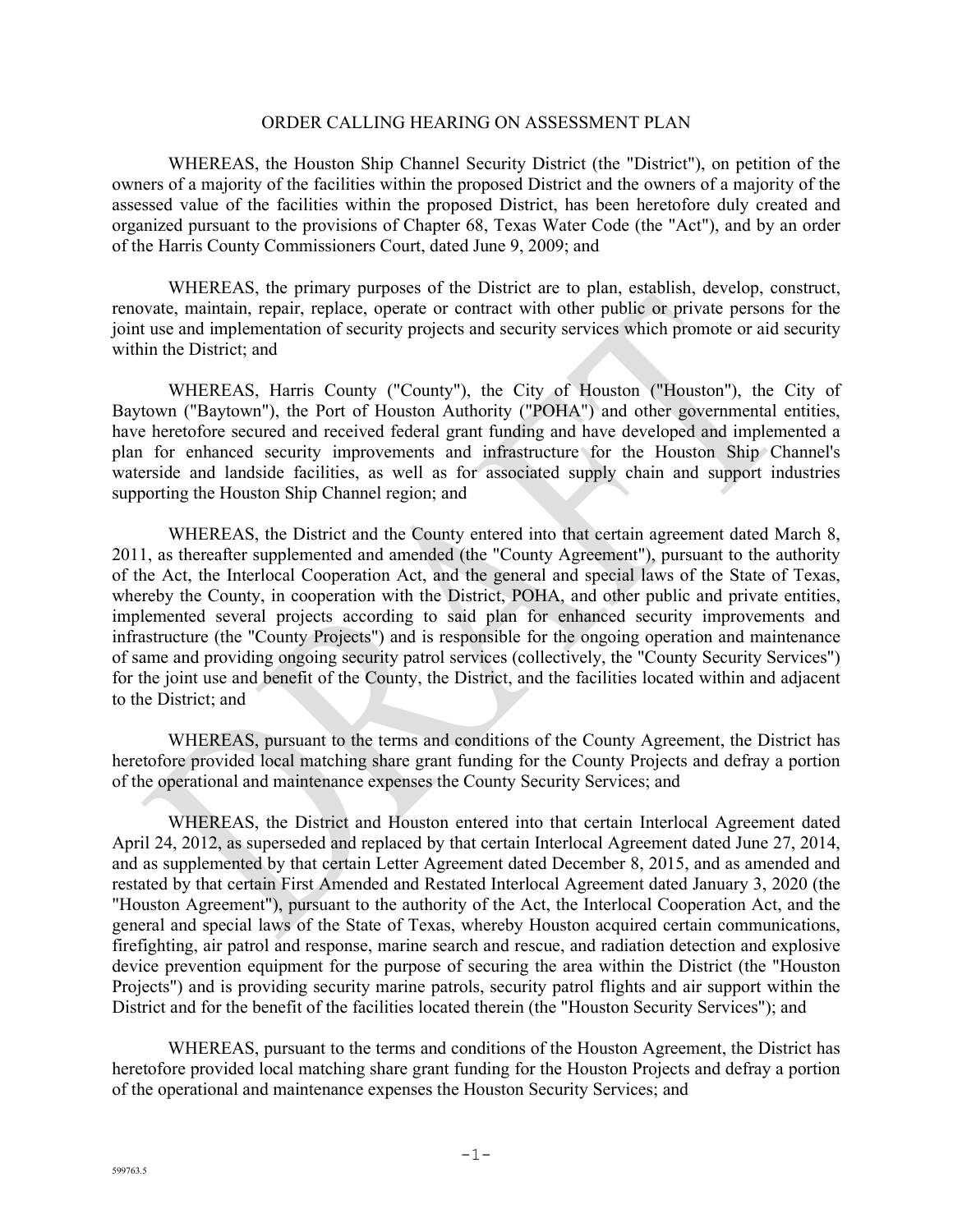WHEREAS, the District and Baytown entered into that certain Fifth Amended and Restated Interlocal Agreement dated effective as of January 1, 2021 (the "Baytown Agreement"), pursuant to the authority of the Act, the Interlocal Cooperation Act, and the general and special laws of the State of Texas, whereby Baytown acquired certain equipment to ensure rapid deployment of and enhance the capabilities of Baytown's Type I Bomb Squad, Underwater Search and Rescue Team, HazMat Team, and Structural Collapse and Technical Rescue Team (the "Baytown Projects"); and

WHEREAS, pursuant to the terms and conditions of the Baytown Agreement, the District has heretofore provided local matching share grant funding and/or direct funding for the Baytown Projects in exchange for Baytown's agreement to make such personnel and assets available for deployment in response to threats and incidents within the District (the "Baytown Security Services"); and

WHEREAS, the District and the Texas Department of Public Safety ("DPS") entered into that certain Interlocal Cooperation Contract dated effective January 26, 2018, as amended by that certain First Amendment thereto dated August 11, 2020 (the "DPS Agreement"), pursuant to the authority of the Act, the Interlocal Cooperation Act, and the general and special laws of the State of Texas, for the initial funding during the term of the DPS Agreement of two (2) maritime sector specific intelligence analysts to enhance security, resiliency, and continuity of operations within the District and other areas within the State of Texas (the "State Intelligence Services"); and

WHEREAS, the District has heretofore provided funds to DPS and has committed to continue to provide funds to DPS pursuant to the DPS Agreement for a term expiring August 31, 2023; and

WHEREAS, the County has identified additional training, enhancements and capital improvements which will: (i) increase and enhance maritime patrol and response capabilities, (ii) provide additional marine subsurface response and recovery capabilities, and (iii) allow for the continued development, revitalization, recapitalization and maintenance of the County's existing fiber network and security camera system, as well as necessary upgrades and repairs to more effectively optimize the use of the County Projects (the "County Improvements"); and

WHEREAS, the County has secured more than \$1,350,000 of federal grant funding out of the 2021 Port Security Grant Program for the County Improvements; and

WHEREAS, the County has requested that the District provide financial assistance to defray portions of the local matching share of the County Improvements for which federal grant funding has been or will be received and defray a portion of certain operational costs of the County Security Services; and

[WHEREAS, the County has further requested that the District provide financial assistance to defray all or a portion of the cost of replacing video monitoring equipment located at the United States Coast Guard Command Center and utilized as part of the County's existing security camera system (the "County/USCG Video Assets"); and<sup>[1](#page-1-0)</sup>

WHEREAS, Houston has identified additional equipment, enhancements and capital improvements which will: (i) enhance marine patrol and response capabilities, (ii) improve marine

<span id="page-1-0"></span><sup>&</sup>lt;sup>1</sup> Include only if funding all or a portion of the video wall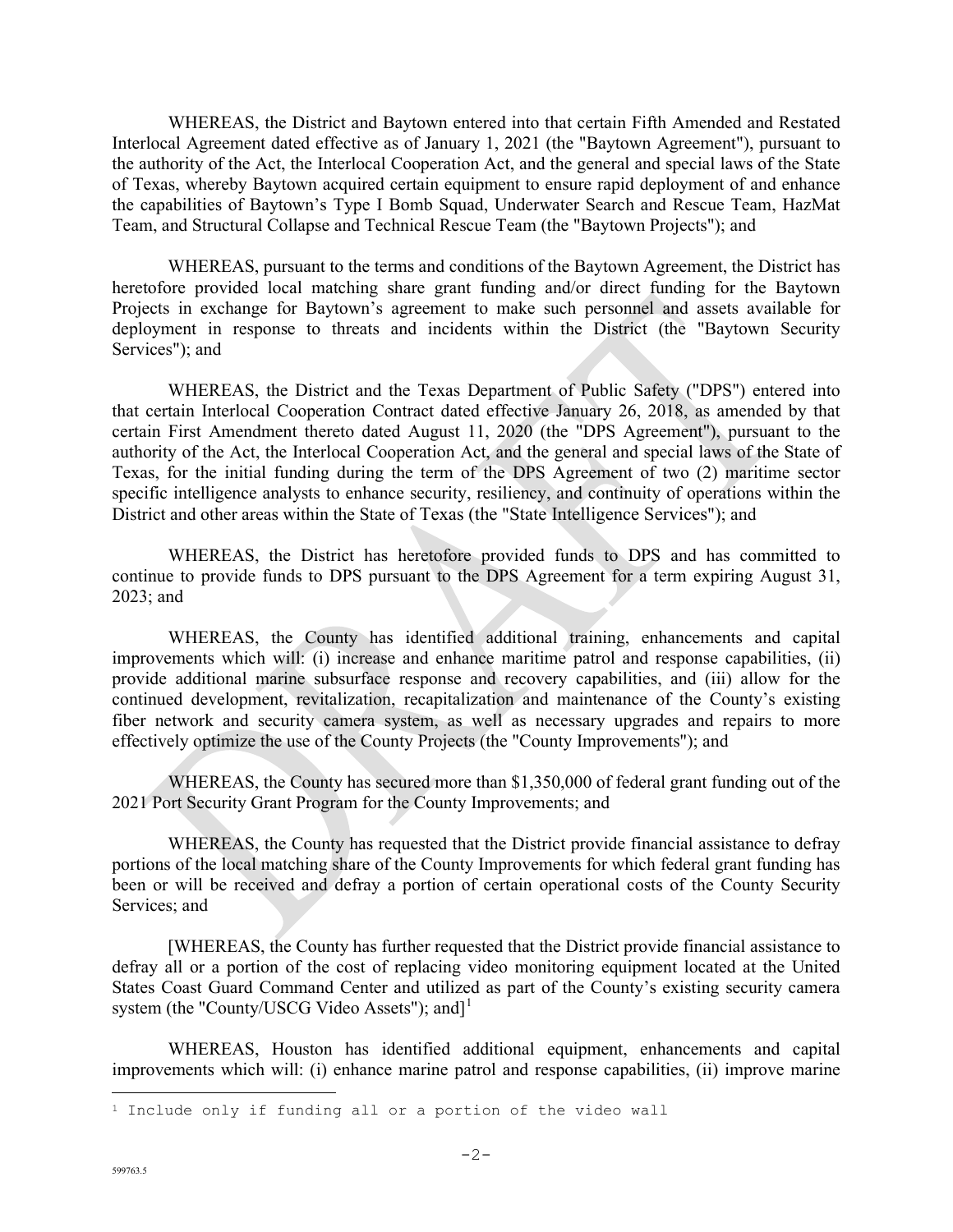fire-fighting capabilities, and (vi) provide continuity of marine operations during power interruptions (the "Houston Improvements"); and

WHEREAS, Houston has applied for and secured more than \$1,000,000 of federal grant funding out of the 2021 Port Security Grant Program for the Houston Improvements; and

WHEREAS, Houston has requested that the District provide financial assistance to defray portions of the local matching share of the Houston Improvements and a portion of fuel expenses incurred in continued provision of the Houston Security Services; and

WHEREAS, Baytown has identified additional specialized equipment and training necessary in connection with marine firefighting and the operation of its Underwater Search and Rescue/DIVE Team and its Bomb Squad Team (the "Baytown Improvements"); and

WHEREAS, Baytown has requested that the District provide financial assistance to defray the cost of the Baytown Improvements; and

WHEREAS, pursuant to the terms of the DPS Agreement, the District has committed to fund the State Intelligence Services for 2021-2022; and

WHEREAS, the District has entered into that certain Agreement with the Port of Houston Authority of Harris County (the "Port Authority") dated effective November 1, 2020 (the "POHA Agreement"), whereby: (i) the POHA has established and is operating an information-sharing hub focused on enhancing awareness of physical and cyber security related threats to the Houston Ship Channel region (the "POHA Project"); (ii) the POHA contributes certain funds to the District to facilitate the carrying out of the District's purposes and functions; and (iii) the District utilizes a portion of such funds in support of the POHA Project; and

WHEREAS, it is anticipated that the POHA Agreement will be extended and renewed to cover the period from November 1, 2021 to October 31, 2022; and

WHEREAS, the Board of Directors (the "Board") of the District has heretofore reviewed and considered in detail the estimated costs to the District of the County Improvements, the Houston Improvements, [the County/USCG Video Assets,]<sup>[2](#page-2-0)</sup> and the Baytown Improvements (collectively, the "Security Project"), and the County Security Services, the Houston Security Services, the State Intelligence Services, and the POHA Project (collectively, "Security Services"); and

WHEREAS, the Board has heretofore adopted that certain Resolution Adopting Security Plan and Establishing Procedures for the Disposition of Excess Funds dated March 13, 2012 (the "Excess Funds Resolution"), whereby the District established procedures for the use or refund of excess assessment funds in accordance with Section 68.307(f), Texas Water Code; and

WHEREAS, the Board has developed a plan, amount and method of assessments to finance the District's share of the costs of the Security Project, Security Services, and District administrative expenses, which plan includes the use of a portion of the remaining funds from the District's prior

<span id="page-2-0"></span><sup>&</sup>lt;sup>2</sup> Include only if funding all or a portion of the video wall.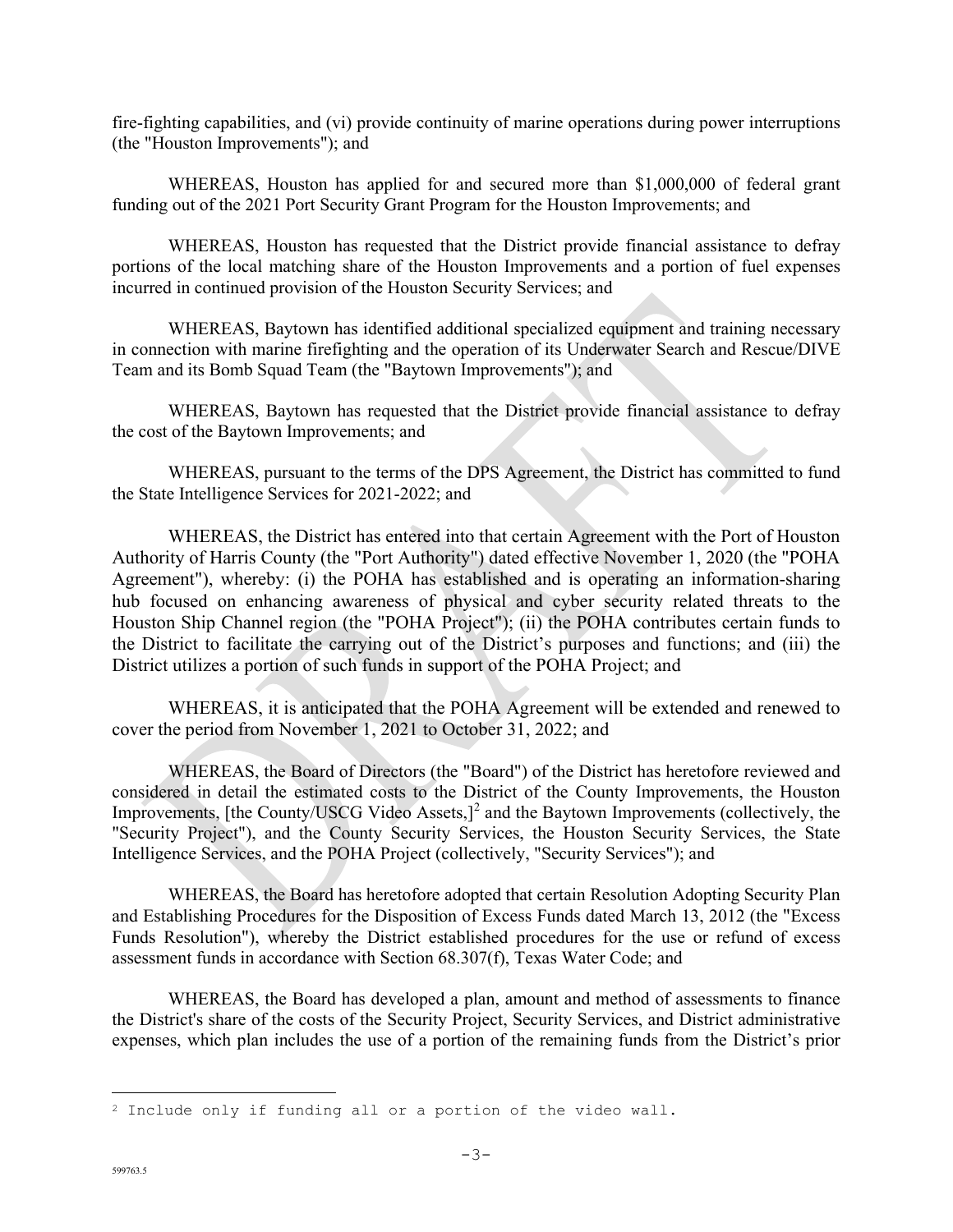assessments to be applied to the District's share, all in accordance with the Excess Funds Resolution; and

WHEREAS, the Board has determined that, given the nature of the harms and risks they are intended to mitigate, the Security Project and Security Services are and will be of a benefit to all persons and facilities located within the District; and

WHEREAS, the Board has determined that an equitable apportionment of the costs of the Security Project and the Security Services should take into account and compare both the particular costs associated with the protection of human life and the employees, contractors and other personnel of the owners of facilities within the District, as well as the particular costs associated with waterside land areas within the District having direct or indirect water access to the Houston Ship Channel and/or subject to the Maritime Transportation Security Act of 2002; and

WHEREAS, pursuant to Section 68.302 of the Act, before the District may finance its share of the costs of the Security Project and Security Services under the County Agreement, the Houston Agreement, the Baytown Agreement, the DPS Agreement, or other agreements, the Board must first call and conduct a public hearing on the advisability of the Security Project and Security Services and the proposed assessments to finance same; Now, therefore,

### BE IT ORDERED BY THE BOARD OF DIRECTORS OF THE HOUSTON SHIP CHANNEL SECURITY DISTRICT, THAT:

Section 1: A public hearing is hereby called for and shall be held and conducted on Tuesday, October 26, 2021, at 2:00 p.m., at the offices of the Greater Houston Port Bureau, 4400 HWY 225, Deer Park, Texas 77536, within the boundaries of the District, to consider the advisability of the proposed Security Project and Security Services of the District, and the proposed assessments to be made by the District to finance the Security Project and Security Services. Such hearing shall be open to the public and shall be conducted by the Board. Any interested person, including, without limitation, any owner of any facility within the District, or any such owner's representative(s), shall have the right to appear and offer testimony or documentary evidence for, against or on the advisability of the District's proposed Security Project and Security Services and the District's proposed assessments to finance such Security Project and Security Services.

Section 2: Not later than the thirtieth (30th) day before the date of such public hearing, notice shall be provided of such hearing by certified mail, return receipt requested, to each owner of a facility within the District at the current address of each facility, according to the appraisal record maintained by the Harris County Appraisal District for such facility under Section 25.02, Texas Tax Code, or, if the appraisal records do not accurately reflect that address or do not show the physical location of a particular facility, at the facility's physical location as reflected by any other information available. Such notice shall be in substantially the form set forth in Exhibit "A" attached hereto.

Section 3: Such public hearing may be adjourned from time to time by the Board. Upon the conclusion of such hearing, the Board by resolution will make its findings relating to the nature, advisability and estimated costs of the proposed Security Project and Security Services, the facilities within the District to be benefitted, the method of assessment to finance such costs and the method and time for payment of such assessments. In accordance with such findings, the Board may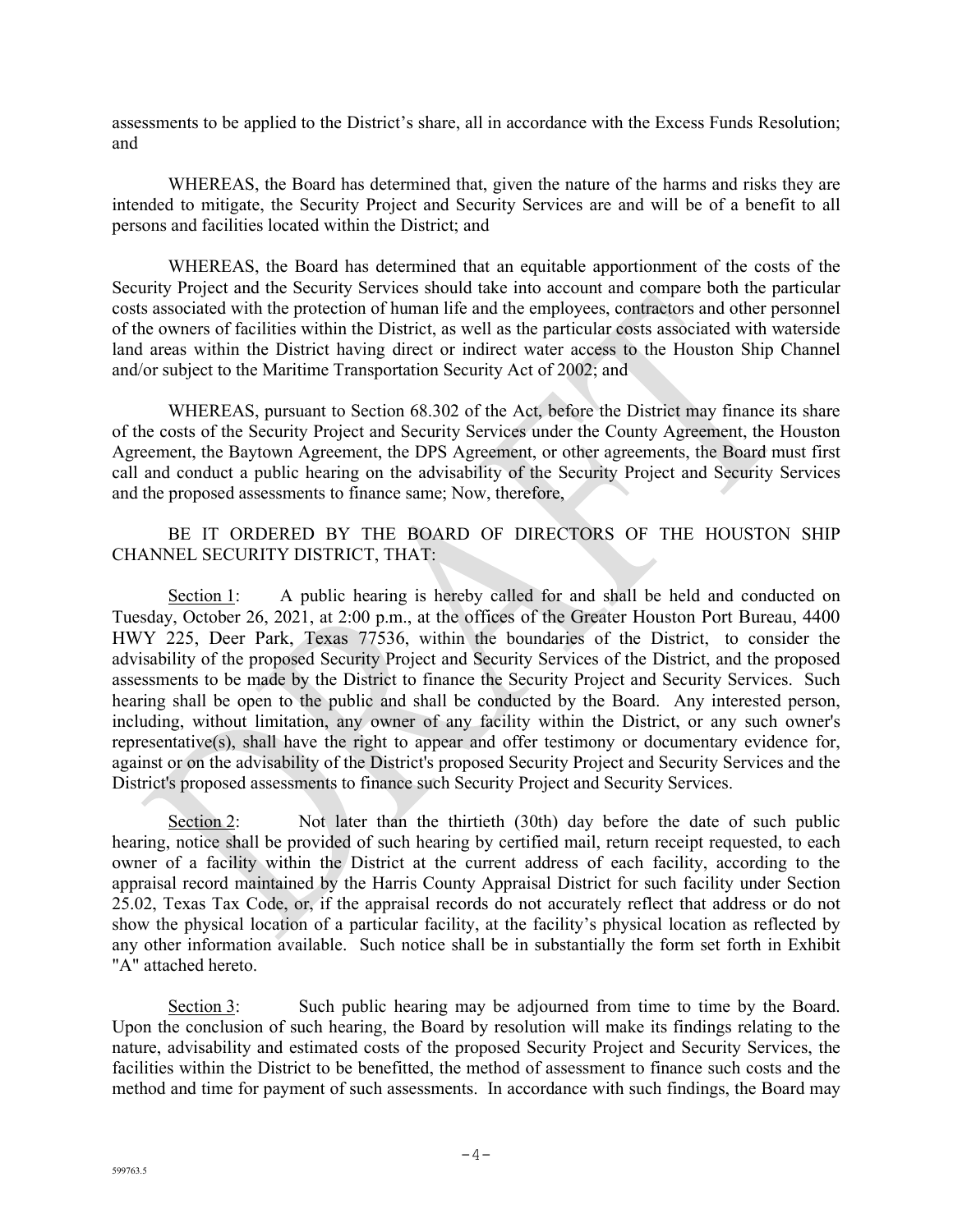impose an assessment against all facilities within the District or against any portion of the facilities within the District.

Section 4: At or upon conclusion of such public hearing, the Board will hear and rule upon all objections to each proposed assessment.

PASSED and ADOPTED this 21<sup>st</sup> day of September, 2021.

ATTEST:

Chair, Board of Directors

 $\mathcal{L}_\text{max}$  , where  $\mathcal{L}_\text{max}$  and  $\mathcal{L}_\text{max}$ 

\_\_\_\_\_\_\_\_\_\_\_\_\_\_\_\_\_\_\_\_\_\_\_\_\_\_\_\_\_\_\_\_\_ Secretary, Board of Directors

(SEAL)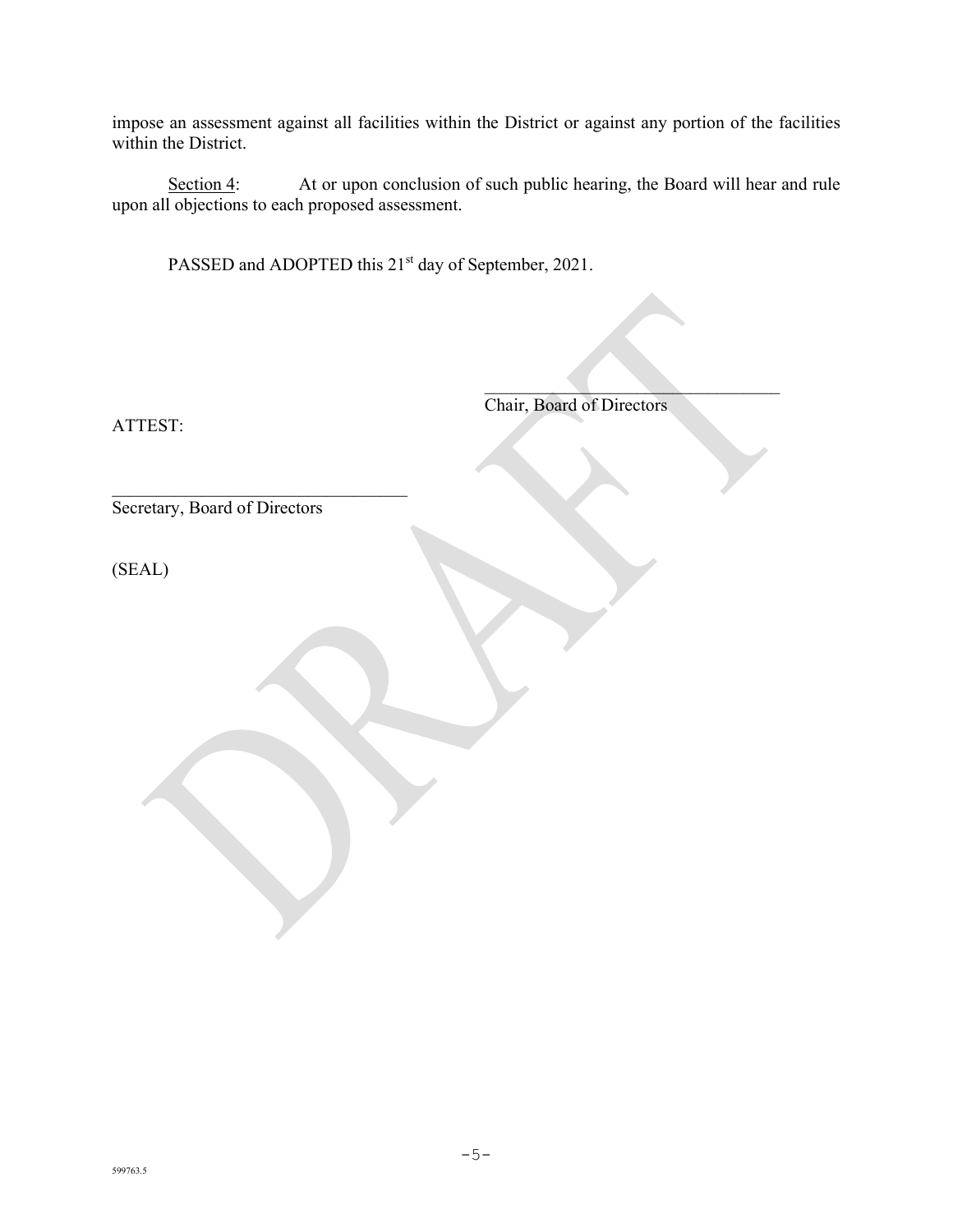### **EXHIBIT "A"**

### NOTICE OF PUBLIC HEARING

Notice is hereby given that the Board of Directors (the "Board") of the Houston Ship Channel Security District (the "District") has called and will hold and conduct a public hearing on Tuesday, October 26, 2021, at 2:00 p.m., at the offices of the Greater Houston Port Bureau, 4400 HWY 225, Deer Park, Texas 77536, within the boundaries of the District, on the advisability of the District's proposed Security Project and Security Services and the proposed assessments to be made by the District against facilities within the District to finance the costs of same. Such hearing shall be open to the public and shall be conducted by the Board. Any interested person, including, without limitation, any owner of any facility within the District, or any such owner's representative(s), shall have the right to appear and offer testimony or documentary evidence for, against or on the advisability of the District's proposed Security Project and Security Services and the District's proposed assessments to finance such Security Project and Security Services.

The general nature of the Security Project and Security Services are described in Attachment I hereto, which is hereby incorporated by reference and made a part hereof for all purposes.

The estimated costs of the Security Project and Security Services are set forth in Attachment II hereto, which is hereby incorporated by reference and made a part hereof for all purposes.

The proposed method of assessment against facilities within the District to finance the costs of the Security Project and Security Services is set forth in Attachment III hereto, which is hereby incorporated by reference and made a part hereof for all purposes.

Any documentary evidence for, against, or on the advisability of the District's proposed Security Project and Security Services and the District's proposed assessments to finance such Security Project and Security Services should be provided to the District via its administrator, the Greater Houston Port Bureau, at 4400 Highway 225, Suite 200, Deer Park, Texas 77536 at least three (3) days before the date of the hearing so that same may be provided to the Board.

YOU WILL THEREFORE TAKE NOTICE OF THE FOREGOING.

Secretary, Board of Directors Houston Ship Channel Security District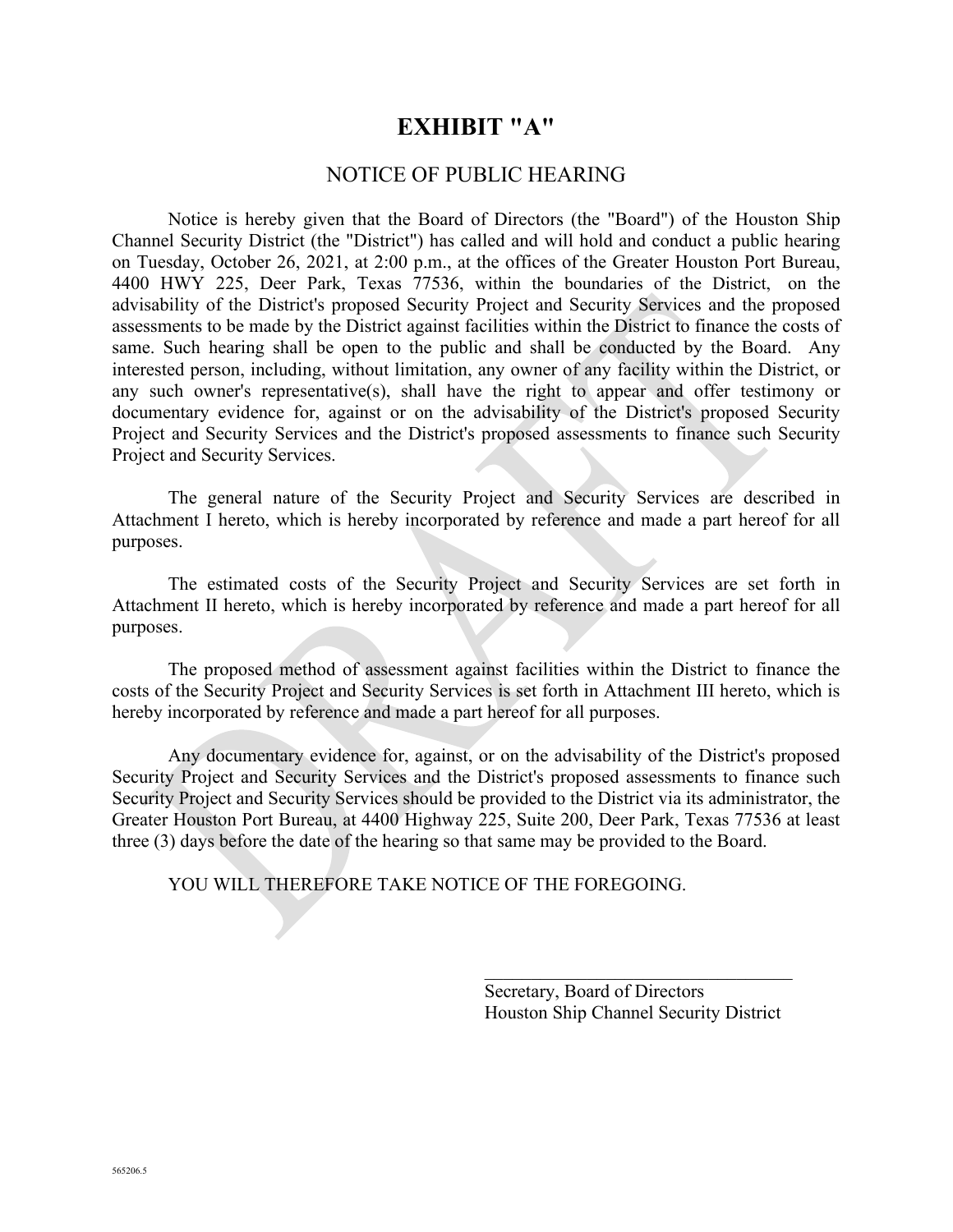### ATTACHMENT I

#### GENERAL NATURE OF SECURITY PROJECT AND SECURITY SERVICES

Includes intruder detection, incident mitigation, response and recovery, and enhanced security coverage for waterside and landside facilities along the Houston Ship Channel and the associated supply chain and support industries located within the boundaries of the Houston Ship Channel Security District.

Deliverables include: (i) increased air patrols and incident management through fuel support; (ii) increased waterside patrol and response capabilities through (a) fuel support, (b) acquisition of communications equipment to enhance incident prevention and response capabilities of the City of Houston's Port Patrol unit, (c) specialized marine firefighting and dive team training, (d) acquisition of dive equipment and expendables in connection with dive team training, (e) acquisition of an emergency generator to ensure interrupted operations of the Interagency Marine Operations Center serving the area within the District, (f) enhancement of shipboard firefighting training assets, (g) acquisition of an underwater remote operated vehicle and associated generator, and (h) acquisition of panoramic night-vison optics for low-light marine operations; (iii) increased landside patrols and incident management by virtue of fuel support; (iv) recapitalization, enhancements, expansions, upgrades, maintenance and repairs to existing wireless and fiber optic-wired communications system that features closed circuit video cameras and radar detection systems along waterways, roadways and bridges and associated monitoring center; (v) enhanced intelligence, threat detection and communications capabilities and interoperability among first responders and law enforcement partners through provision of dedicated maritime sector specific analyst positions within the State fusion center; (vi) provision of access for stakeholders to an information-sharing hub focused on enhancing awareness of physical and cyber security related threats to the Houston Ship Channel Region; and (vii) training programs to promote or aid in security within the District, including, but not limited to, programs addressing incident prevention, management and response.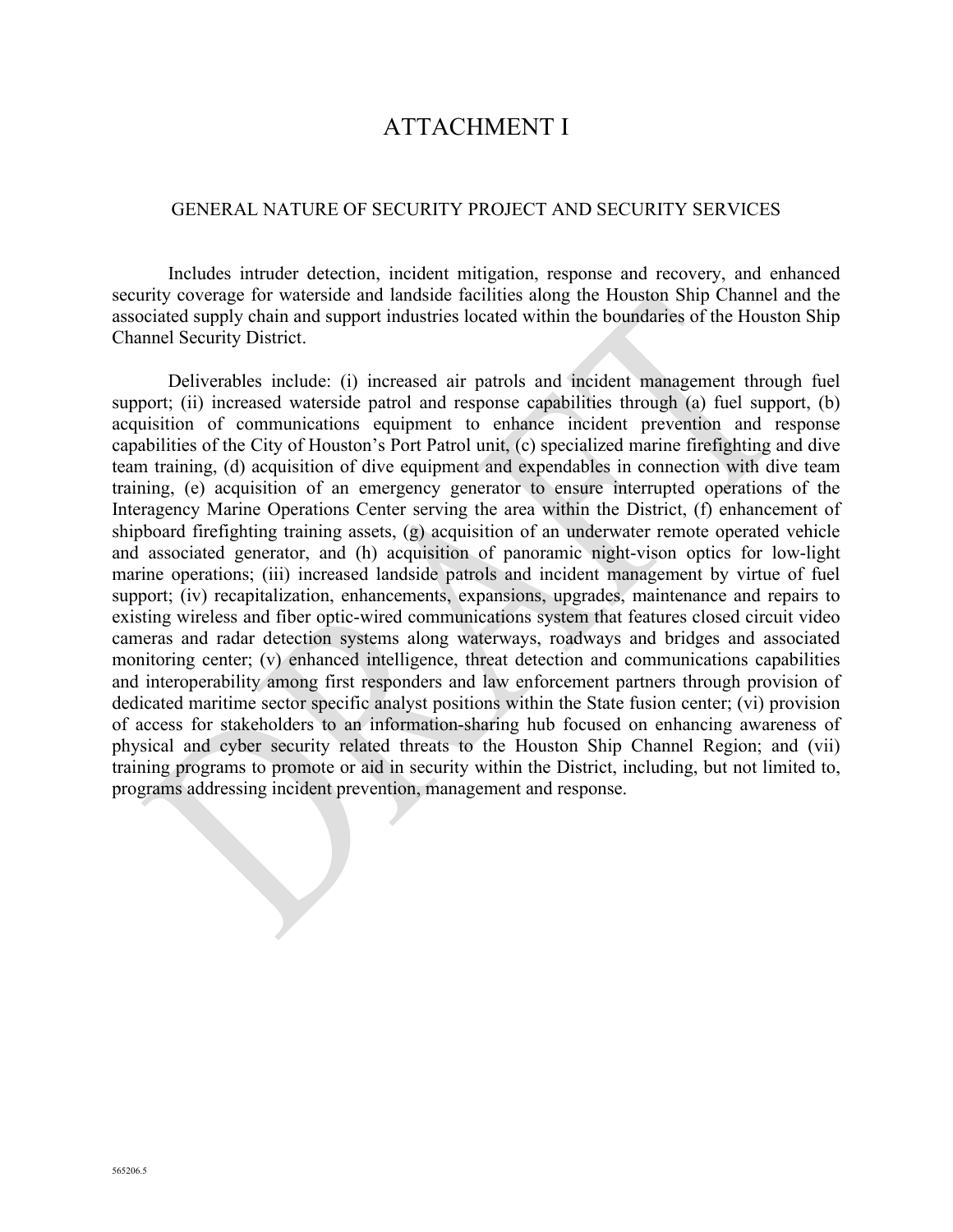### ATTACHMENT II

#### ESTIMATED COSTS

The total estimated costs of the Security Project are approximately  $$[3,225,013]^3[3,334,852]^4$  $$[3,225,013]^3[3,334,852]^4$  $$[3,225,013]^3[3,334,852]^4$  $$[3,225,013]^3[3,334,852]^4$  $$[3,225,013]^3[3,334,852]^4$ for infrastructure, improvements, equipment and training course materials and costs. The estimated District share of such infrastructure, improvements, equipment and materials is  $$[811,537]^5[921,376]^6$  $$[811,537]^5[921,376]^6$  $$[811,537]^5[921,376]^6$  $$[811,537]^5[921,376]^6$  $$[811,537]^5[921,376]^6$ . The estimated District share of the Security Services, including operations, maintenance, upkeep, and training, is \$1,236,797. The balance of the Security Project and Security Services costs, if any, will be funded by federal grant funds or other sources, persons or agencies. The total estimated District administration costs are \$309,758.

The Security Project and the Security Services will be deliverable in a single phase, as follows:

| Income (\$1,000's):                                                                                   | 2021-20227                                   | 2021-20228        |
|-------------------------------------------------------------------------------------------------------|----------------------------------------------|-------------------|
| Assessments                                                                                           | 2,369.0<br>\$                                | \$2,369.0         |
| Use of Surplus Funds<br>/Carry Forward                                                                | \$<br>32.5                                   | \$<br>0.0         |
| Interest Earnings                                                                                     | \$<br>4.8                                    | \$<br>4.8         |
| <b>Contract Revenue</b>                                                                               | $\overline{\mathbb{S}}$<br>61.7 <sup>9</sup> | $61.7^{10}$<br>\$ |
| Subtotal                                                                                              | \$2,468.0                                    | \$2,435.5         |
| <b>Expenses (\$1,000's):</b>                                                                          |                                              |                   |
| Security Project (Equipment,<br>Infrastructure, Improvements,<br>and Training Materials and Programs) | \$<br>921.4                                  | 811.5<br>\$       |
| Security Services (O&M)                                                                               | \$1,236.8                                    | \$1,236.8         |
| <b>District Administration</b>                                                                        | 309.8<br>\$                                  | 309.8<br>S        |
| Subtotal                                                                                              | \$2,468.0                                    | \$2,358.1         |
| Net (\$1,000's)                                                                                       | \$<br>0.0                                    | 77.4<br>S         |

<span id="page-7-1"></span><span id="page-7-0"></span><sup>3</sup> Without Video Wall

<sup>4</sup> With Video Wall

<span id="page-7-2"></span><sup>5</sup> Without Video Wall

<span id="page-7-3"></span><sup>6</sup> With Video Wall

- <span id="page-7-4"></span><sup>7</sup> With Video Wall
- <span id="page-7-5"></span><sup>8</sup> Without Video Wall

<span id="page-7-6"></span><sup>9</sup> Reflects funds expected to be received from the Port of Houston Authority (the "Port Authority") pursuant to a contract between the District and the Port Authority. Such funds may be used to pay any legally authorized expenses or other obligations of the District, and are not restricted to items specifically set forth in this Plan of Assessment or any other Plan of Assessment heretofore or hereafter adopted by the District.

<span id="page-7-7"></span><sup>10</sup> Reflects funds expected to be received from the Port of Houston Authority (the "Port Authority") pursuant to a contract between the District and the Port Authority. Such funds may be used to pay any legally authorized expenses or other obligations of the District, and are not restricted to items specifically set forth in this Plan of Assessment or any other Plan of Assessment heretofore or hereafter adopted by the District.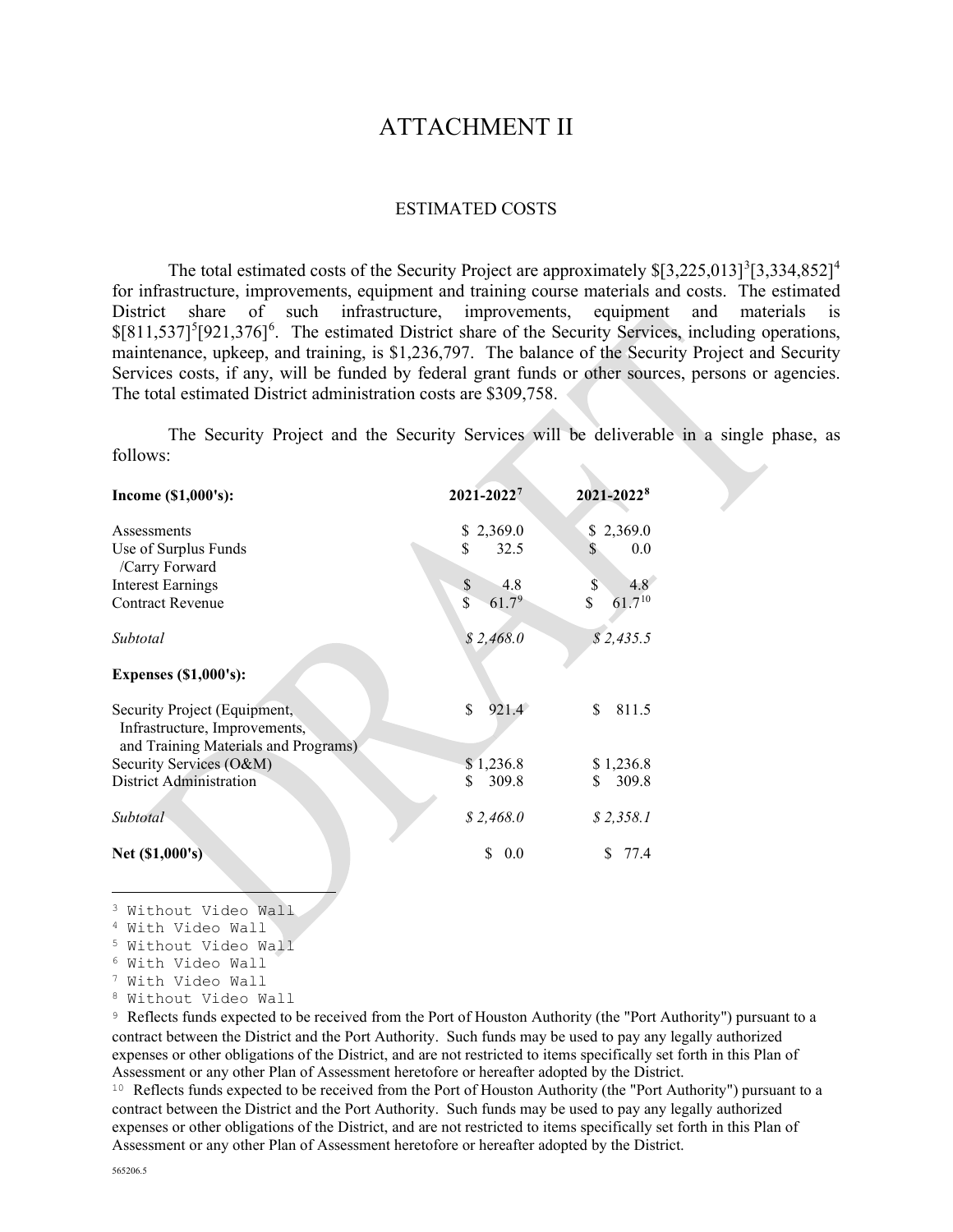### ATTACHMENT III

#### PROPOSED PLAN AND METHOD OF ASSESSMENT

The security and protection of human life, including employees, contractors and other personnel of the owners of facilities within the District, may require different methods, equipment, tactics and technology, implemented at different cost levels, than the security and protection of facility sites with direct or indirect water access from the Houston Ship Channel and/or subject to the Maritime Transportation Security Act ("MTSA"). Similarly, the costs of protection of personnel may increase disproportionately in areas of higher population concentration, while the costs of protecting such facility sites with water access may decrease disproportionately with the size of the land area. Equitable apportionment of the costs of the proposed Security Project and Security Services, taking into account these varying circumstances, requires a comparison of these factors to determine the benefits to each facility and, therefore, the proper resulting allocation of costs proportionate to the benefits to be realized. Accordingly, the proposed method and plan of assessment apportions costs to a facility based upon the greater of the costs incurred and benefits received through each approach, as follows: